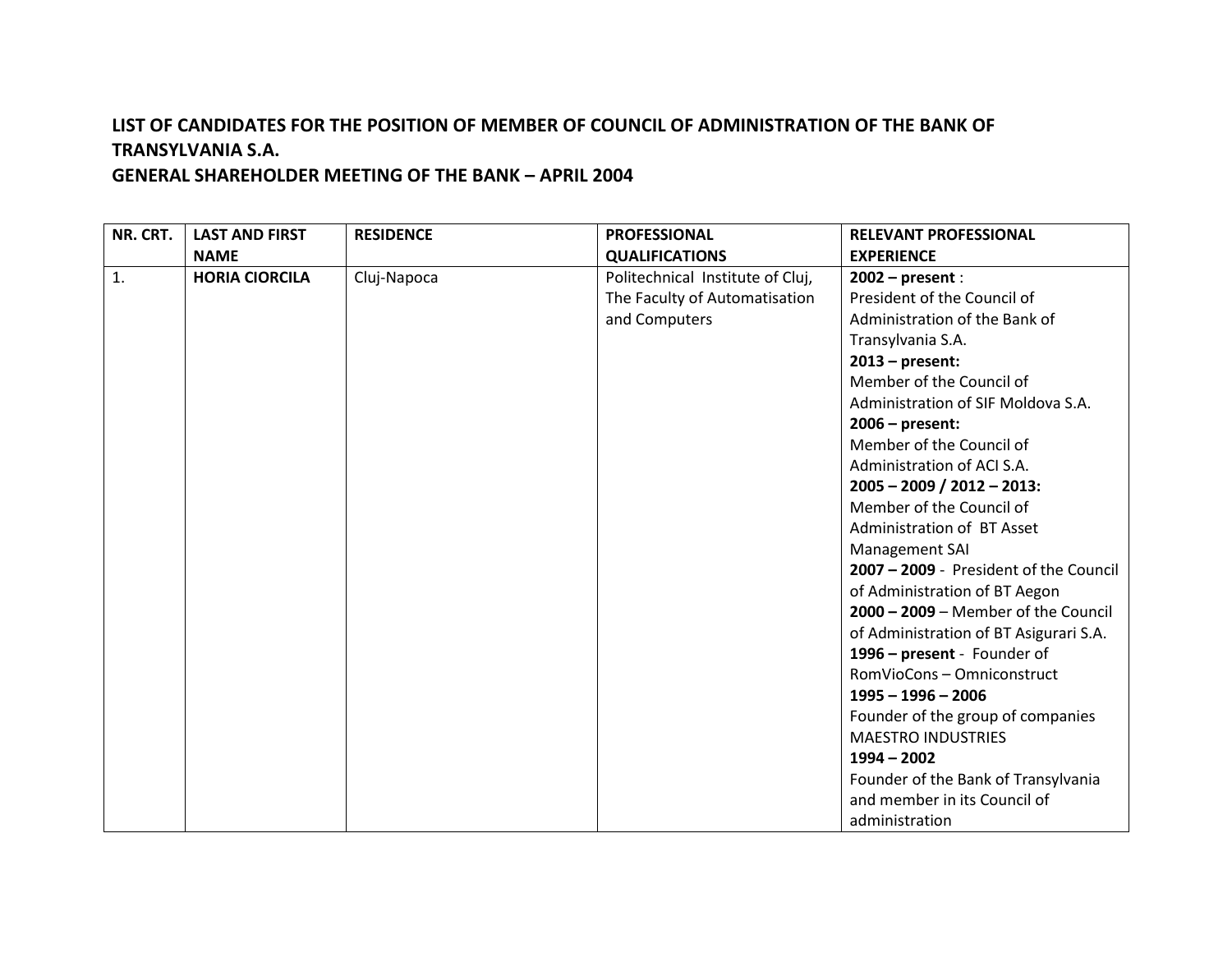|    |                  |                         |                              | $1993 - 2005$                                     |
|----|------------------|-------------------------|------------------------------|---------------------------------------------------|
|    |                  |                         |                              | Founder, administrator and director of            |
|    |                  |                         |                              |                                                   |
|    |                  |                         |                              | the group of cable communication                  |
|    |                  |                         |                              | companies ASTRAL TV, STORM TV,                    |
|    |                  |                         |                              | who change its name in 2000 to                    |
|    |                  |                         |                              | <b>ASTRAL TELECOM</b>                             |
|    |                  |                         |                              | $1990 - 1993 -$ Director in the                   |
|    |                  |                         |                              | company Comitra S.A.                              |
| 2. | <b>ROBERTO</b>   | Bangor, Northern Irland | Diploma in Business          | $1993$ – present:                                 |
|    | <b>MARZANATI</b> |                         | Administration, Turin, Italy | Senior Consultant - BERD                          |
|    |                  |                         |                              | $2001$ – present:                                 |
|    |                  |                         |                              | Deputy Chairman, Council of                       |
|    |                  |                         |                              | Administration and head of the Audit              |
|    |                  |                         |                              | Committee);                                       |
|    |                  |                         |                              | $2001 - 2008$ :                                   |
|    |                  |                         |                              | Export and Credit Bank, Skopje,                   |
|    |                  |                         |                              | Macedonia - Member of the Board of                |
|    |                  |                         |                              | <b>Directors</b>                                  |
|    |                  |                         |                              | $2006 - 2008$ :                                   |
|    |                  |                         |                              | Cacanska Banka, Cacak, Serbia -                   |
|    |                  |                         |                              | Member of the Supervisory Board                   |
|    |                  |                         |                              | $2003 - 2007$ :                                   |
|    |                  |                         |                              |                                                   |
|    |                  |                         |                              | UPI Banka, Sarajevo, Bosnia si                    |
|    |                  |                         |                              | Hertegovina - Member of the Board<br>of Directors |
|    |                  |                         |                              |                                                   |
|    |                  |                         |                              | $2004 - 2006$ :                                   |
|    |                  |                         |                              | Euromarket Banka, Podgorica,                      |
|    |                  |                         |                              | Muntenegru - Member of the                        |
|    |                  |                         |                              | <b>Supervisory Board</b>                          |
|    |                  |                         |                              | $2002 - 2005$ :                                   |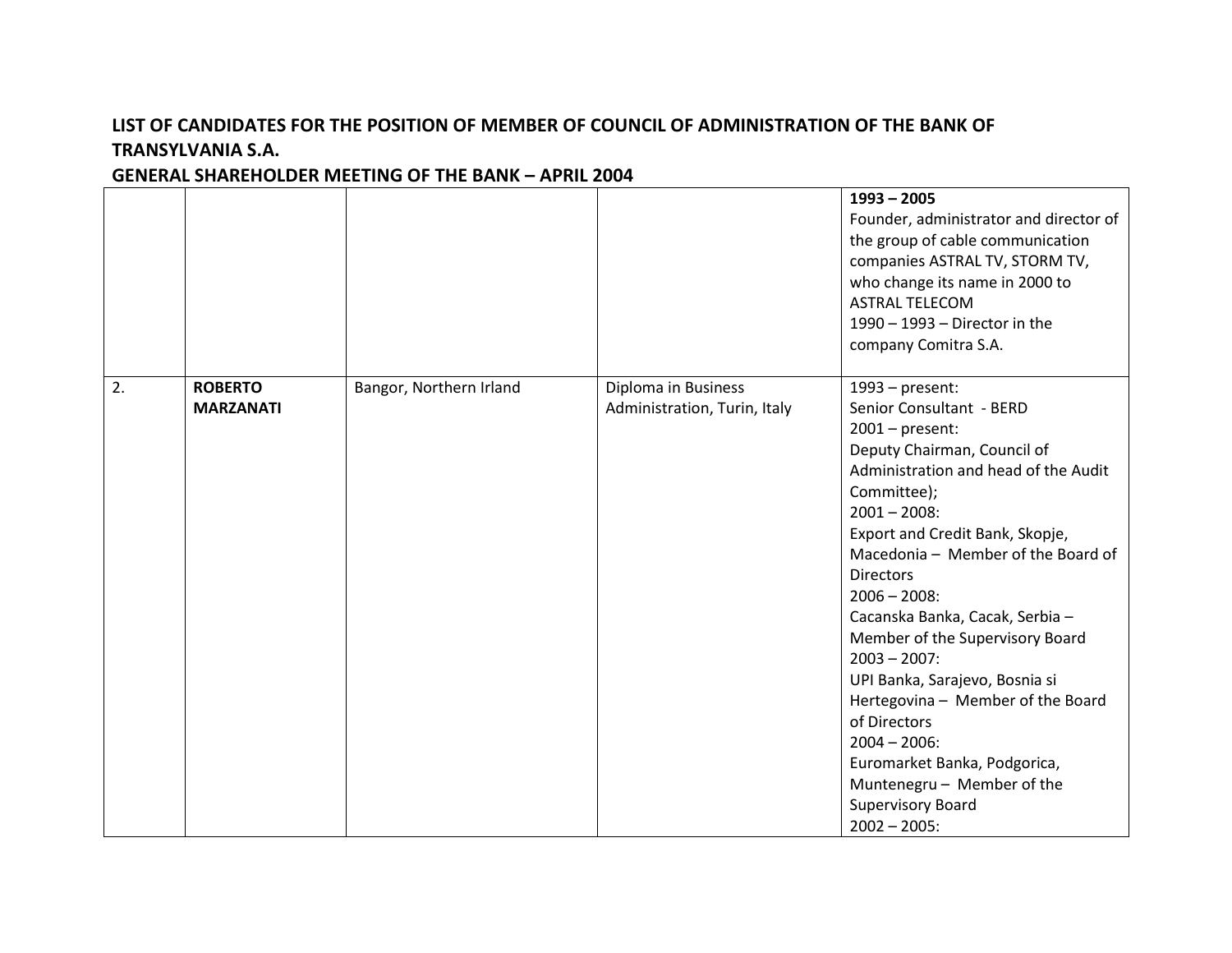### Eksimbanka, Belgrad, Serbia – Member of the Board of Directors 1999 – 2002: Raiffeissen Bank (fosta Market Banka), Sarajevo, Bosnia si Hertegovina Member of the Board of Directors  $2001 - 2002$ : Slavonska Banka, Osjek, Croatia – Member Supervisory Board and Loan Committee 1997 – 2002: Hypo-Alpe-Adria Bank, Zagreb, Croatia – Member of the Supervisory Board 2000 – 2002: Agricultural Bank, Vilnius, Lithuania - Member of the Supervisory Board 1999 – 2001: Budapest Bank, Budapest, Hungary - Member of the Supervisory Board 1996 – 2000: Kredyt Bank, Warsaw, Poland - Member of the Supervisory Board 1996 – 2000: Bankas Hermis, Vilnius, Lithuania – Deputy Chairman, Supervisory Board 1994 – 1996: Lithuanian Development Bank, Vilnius, Lithuania – Chairman, Board of **Directors** 1993 – 1997:

European Bank for Reconstruction and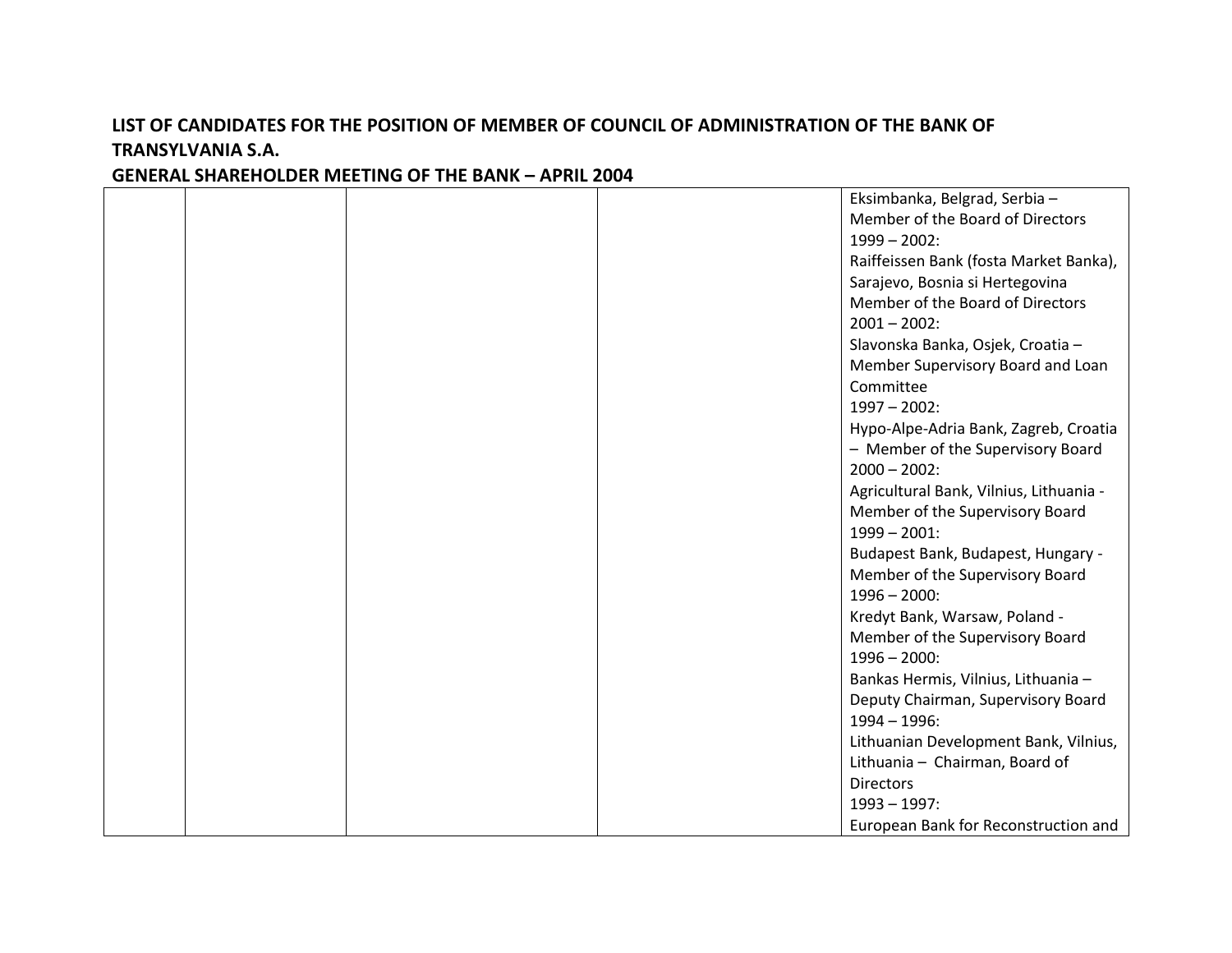#### Development, London - Senior Banker 1991 – 1993: Inter-Europa Bank, Budapest – Managing Director and Member of the Board 1985 – 1991: Istituto Bancario San Paolo di Torino (San Paolo Bank), Zurich (currently Intesa San Paolo Bank, Milan) - Chief Representative ( Responsible for Switzerland and Liechtenstein ) 1981 – 1995: Istituto Bancario San Paolo di Torino (San Paolo Bank), Munich – manager (Corporate Banking) 1978 – 1981: Istituto Bancario San Paolo di Torino (San Paolo Bank), Torino - Assistant Manager (International Relations and Country Risk Management) 1973- 1978: Istituto Bancario San Paolo di Torino (San Paolo Bank), Torino - Office Manager (Commercial Banking and Trade Financing) 3. **COSTEL CEOCEA** Bacau PhD in Industrial Engineering, "Gh. Asachi Technical University" of Iasi Master Business Administration, "Gh. Asachi Technical **Octombrie 2008 – prezent** SIF Moldova S.A., President & CEO; administrator (2005 – 2009, 2009 – 2013, 2013 – 2017 mandate) **2005 – oct. 2008**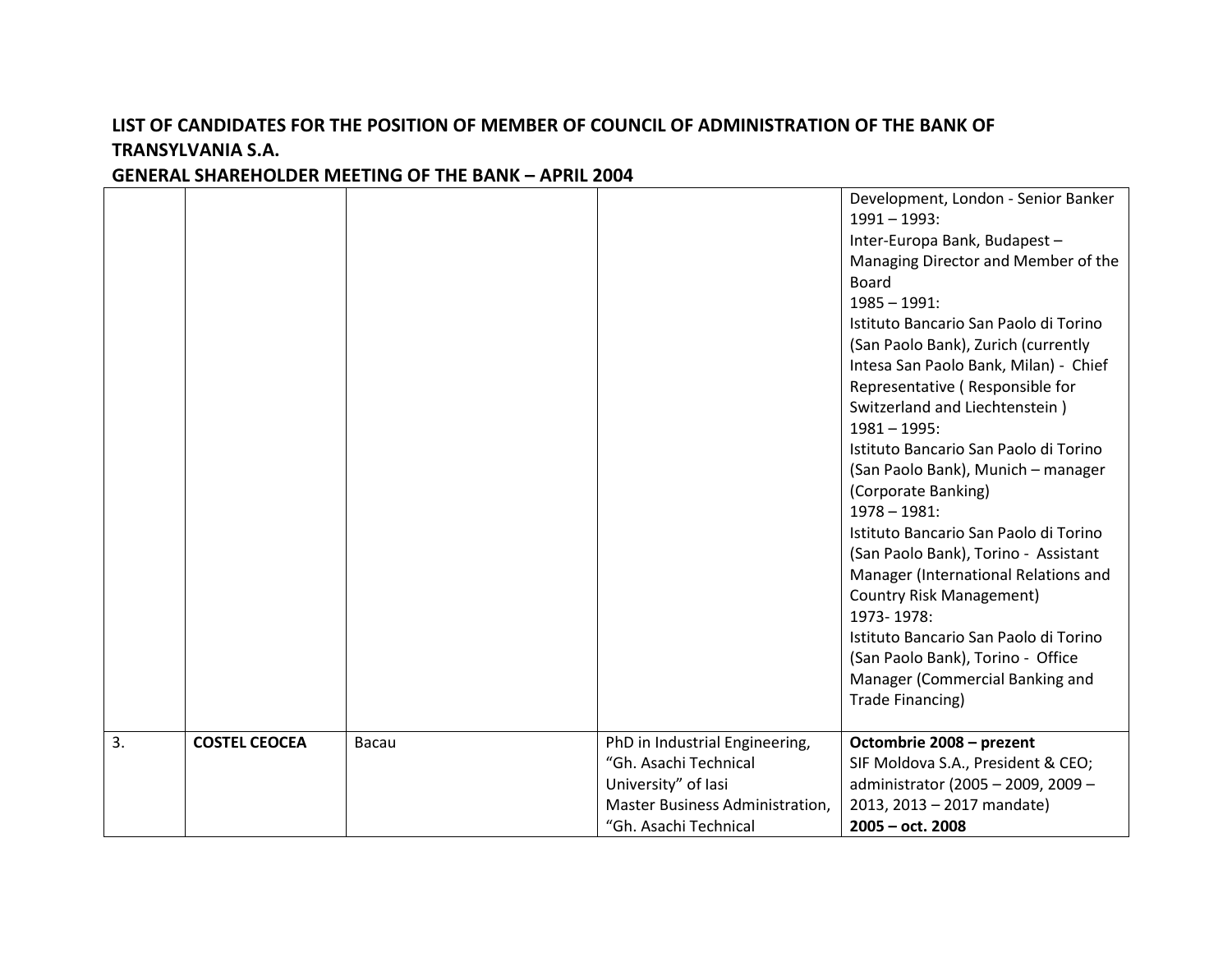#### University" of Iasi; Economist, specialized in industry, construction and transportantion –"Alexandru Ioan Cuza" University, Iasi, SIF Moldova S.A., Vice President – Deputy CEO **2001 – 2005** SIF Moldova S.Amanager of the Managing Committee of SIF Moldova Board **1997-2001** SIF Moldova S.A., Head of Shareholders – Communication Department **1994-1997** SIF Moldova S.A., Specialist reviewer at Portofolio Management Department **1992-1994** Chamber of Commerce and Industry Bacau, Head of Internal and International Relations Department **1991-1992** Chamber of Commerce and Industry Bacau, Specialist reviewer in Internal relayions/ approvals for setting up companies Department **1990-1991** IFET/SEPPL, clerk 4. **RADU DANUT PALAGHEANU** Cluj-Napoca The Polytechnical Institute Cluj, the Faculty of Electrotechnics **2010 – present** Bank of Transylvania S.A. – member in the Council of Administration **1995 – present** Compexit Trading SRL – CEO **1994-1995**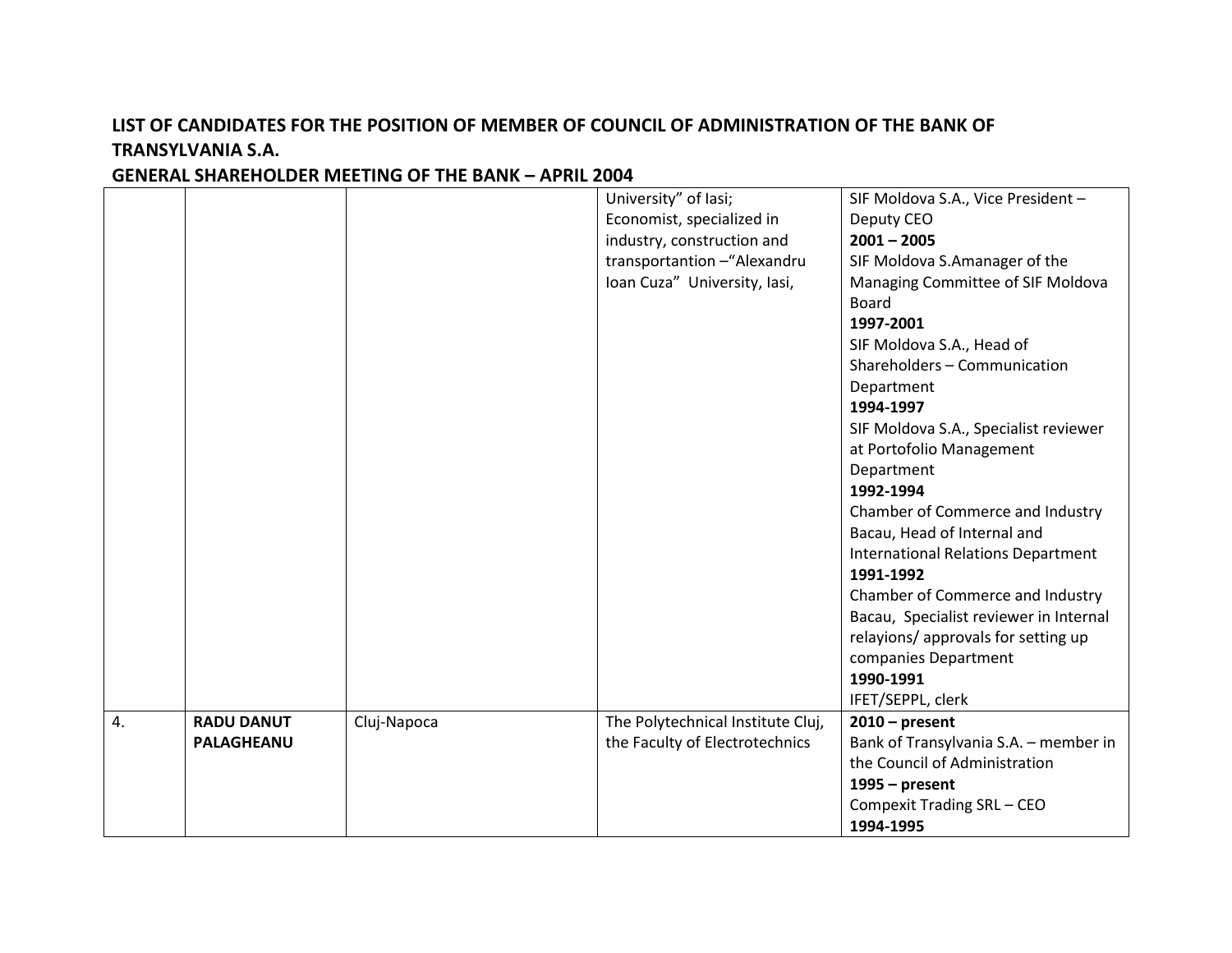#### Bank of Transylvania S.A., member in the Council de Administration **1993** – Founder of Bank of Transylvania S.A. **1992-1995** Compexit Cars SRL, CEO **1991-1992** Compexit Import Export SRL CEO **1990-1991** The Department of work-relations issues and social wellbeing, Office Chief Work Distribution **1985-1990** The Territorial Center for Electric Calculation, the Regional Office for Social-Economical Organization, expert instructor **1979-1985** The Electric Network Intreprinderea de Retele Electrice, engineer **1977-1979** I.S.C.I.P., Chief of Mechanic-energetic sector 5. **VASILE PUSCAS** Cluj-Napoca Doctor in History, University of Babes-Bolyai, Cluj Napoca Bachelor Degree in History and Social Sciences Faculty of History and Philosophy, Babes-Bolyai **October 2013 – present** – member in the Council of Administration of Bank of Transylvania **December 2009 - 2013**: - Senior Adviser for the Department of European Programs **2012-present**: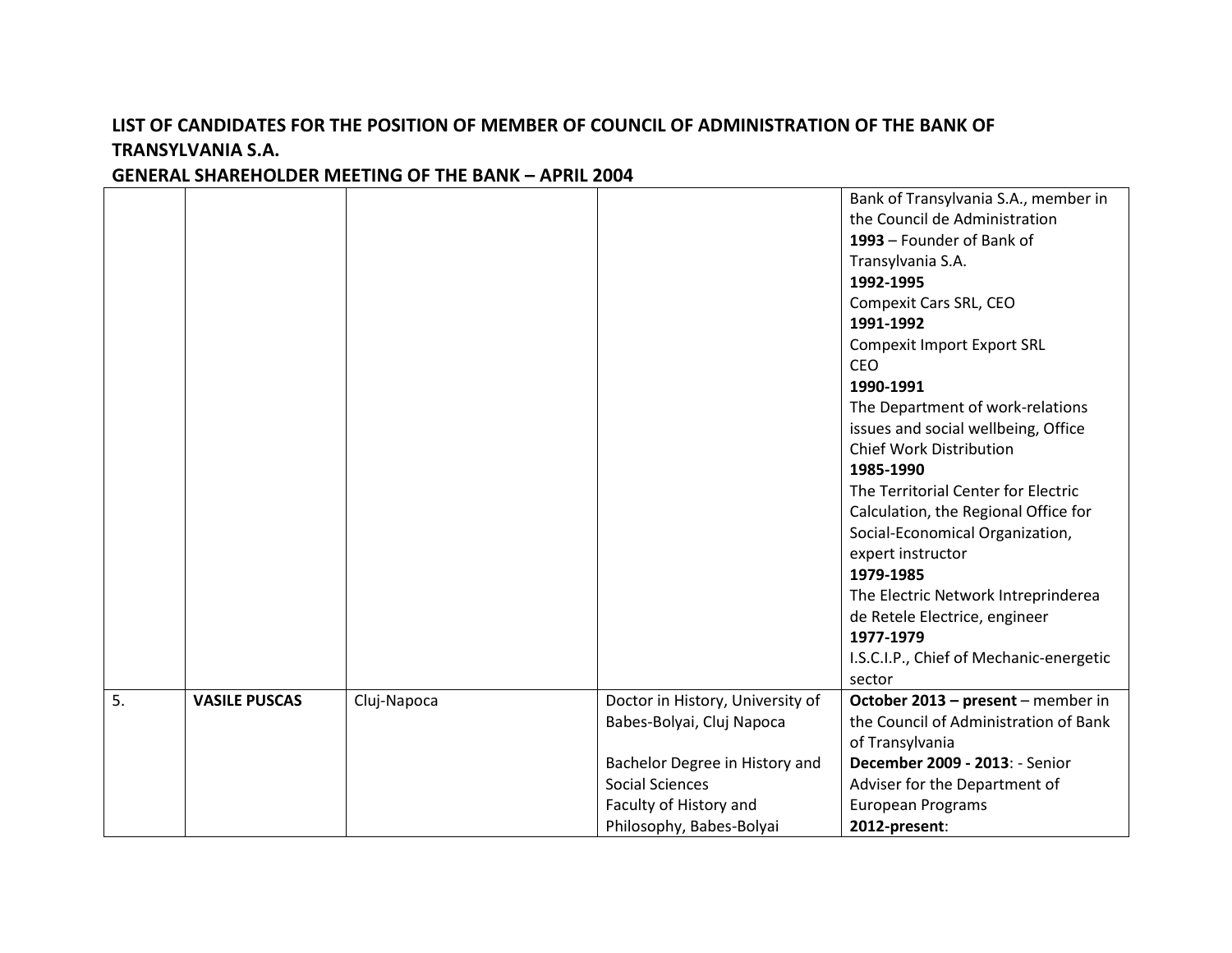|  | University, Cluj Napoca | Professor Department of European      |
|--|-------------------------|---------------------------------------|
|  |                         | <b>Studies</b>                        |
|  |                         | $2011$ – present:                     |
|  |                         | Ad Personam Jean Monnet Chair,        |
|  |                         | "Babes-Bolyai" University, Cluj-      |
|  |                         | Napoca                                |
|  |                         | $1995$ – present:                     |
|  |                         | Professor, Faculty of History and     |
|  |                         | Philosophy, The Department            |
|  |                         | Contemporary History and              |
|  |                         | International Relations, Babes-Bolyai |
|  |                         | University, Cluj-Napoca               |
|  |                         | $2000 - present$ :                    |
|  |                         | PhD Coordinator in International      |
|  |                         | Relations and European Studies,       |
|  |                         | Babes-Bolyai University, Cluj-Napoca  |
|  |                         | 2000 - present:                       |
|  |                         | Associated Professor, PhD Coordinator |
|  |                         | in International Relations, IUIES -   |
|  |                         |                                       |
|  |                         | Gorizia/ Trieste University           |
|  |                         | 1999 - present:                       |
|  |                         | Director of International Studies,    |
|  |                         | Faculty of History and Philosophy,    |
|  |                         | Babes-Bolyai University, Cluj-Napoca  |
|  |                         | $2002$ – present:                     |
|  |                         | Member of the National Commission     |
|  |                         | for the Certification of Titles and   |
|  |                         | Degrees (Ministry of Education and    |
|  |                         | Research)                             |
|  |                         | $2002 - 2009$ :                       |
|  |                         | Principal Scientific Researcher,      |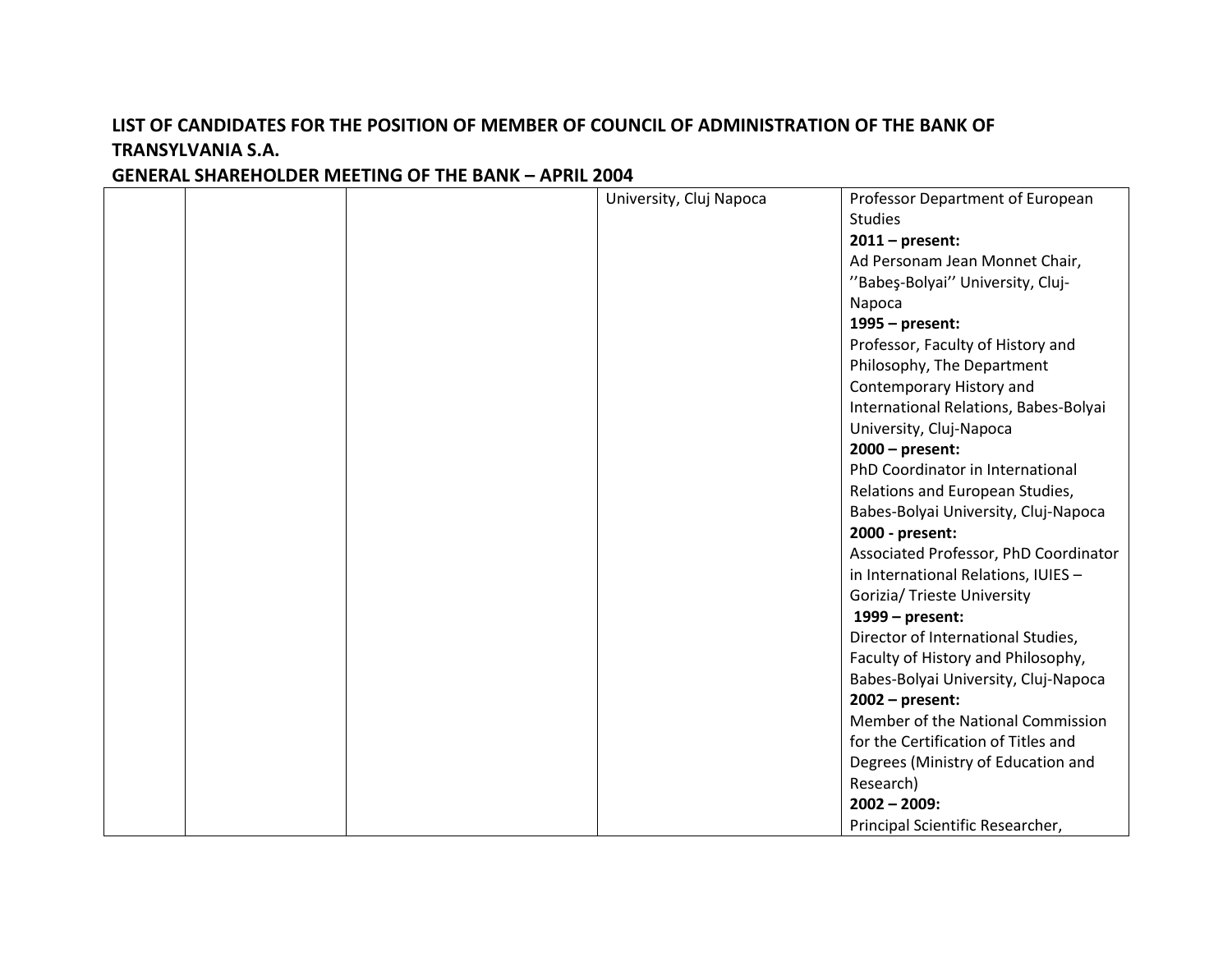|  |  | Institute of Political Sciences and      |
|--|--|------------------------------------------|
|  |  | International Relations (ISPRI),         |
|  |  | Romanian Academy, Bucharest              |
|  |  | $2009$ – present:                        |
|  |  | Principal Scientific Researcher level I, |
|  |  | Institute of History "G. Baritiu", Cluj- |
|  |  | Napoca                                   |
|  |  | $2002 - 2007$ :                          |
|  |  | Director of the Institute for Political  |
|  |  | Sciences and International Relations,    |
|  |  | Romanian Academy, Bucharest              |
|  |  | $1999 - 2000:$                           |
|  |  | Director of the Center for Journalism    |
|  |  | and Communication Training, Cluj-        |
|  |  | Napoca                                   |
|  |  | $1999 - 2000$ :                          |
|  |  | Director of the Master in Management     |
|  |  | Program: International Management        |
|  |  | and European Affairs, Babes-Bolyai       |
|  |  | University                               |
|  |  | 1995:                                    |
|  |  | Dean, Faculty of Political Sciences and  |
|  |  | Public Administration, Babeş-Bolyai      |
|  |  | University, Cluj-Napoca                  |
|  |  | 1993-1995:                               |
|  |  | Assistant Professor, The Department      |
|  |  | of Contemporary History, Babes-Bolyai    |
|  |  | University, Cluj-Napoca                  |
|  |  | $1990 - 1993$ :                          |
|  |  | Lecturer, Department of                  |
|  |  | Contemporary History, Babeş-Bolyai       |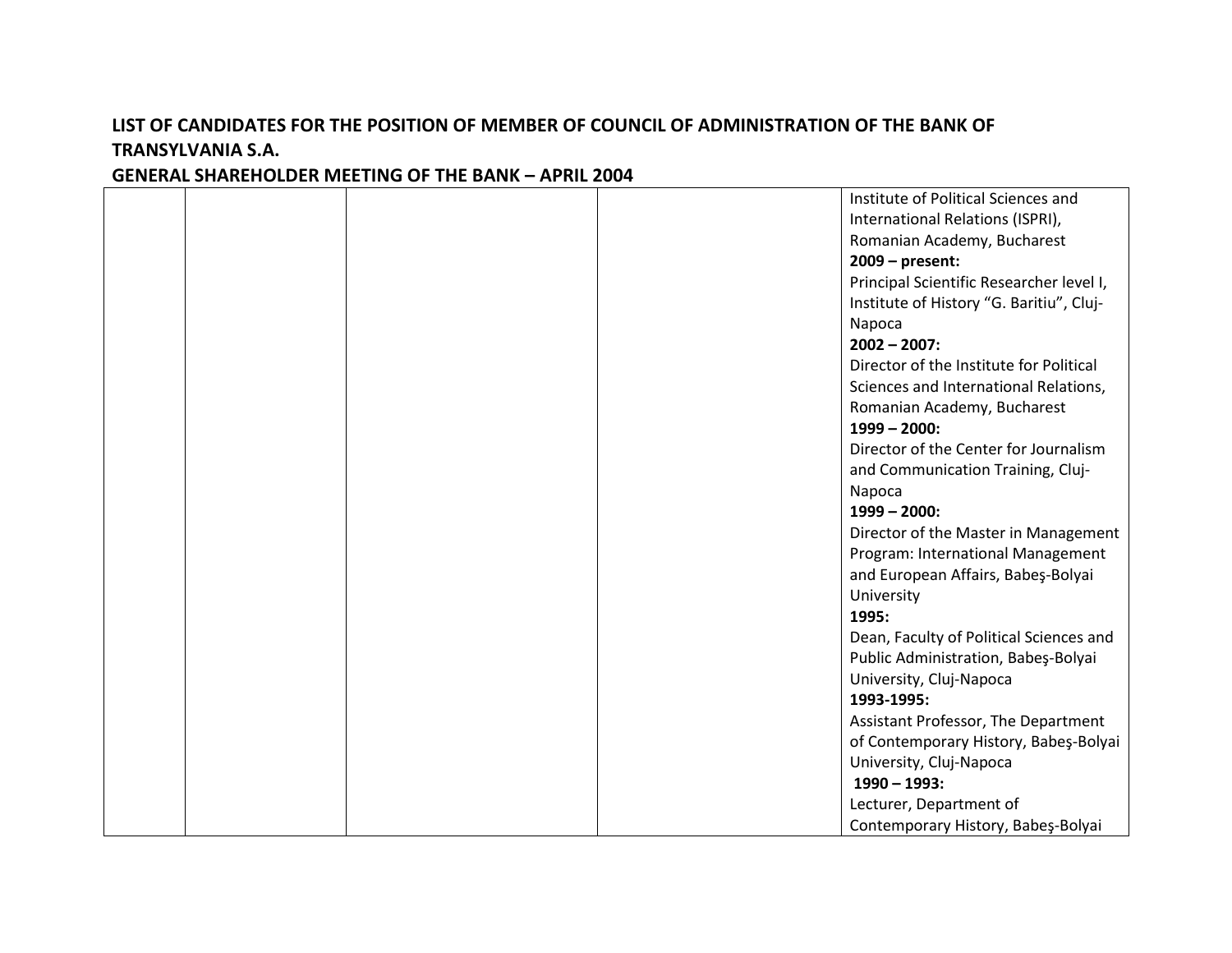|    |                      |                  |                                                                                                                 | University, Cluj-Napoca<br>$1990 - 1991$ :<br>Pro-Dean, Faculty of History and<br>Philosophy, Babeş-Bolyai University,<br>Cluj-Napoca<br>$1990 - 1991$ :<br>Director, Center of Democracy and<br>Post-Communism Studies, Babes-                                                                                                                                                                                                                                                                                                                     |
|----|----------------------|------------------|-----------------------------------------------------------------------------------------------------------------|-----------------------------------------------------------------------------------------------------------------------------------------------------------------------------------------------------------------------------------------------------------------------------------------------------------------------------------------------------------------------------------------------------------------------------------------------------------------------------------------------------------------------------------------------------|
|    |                      |                  |                                                                                                                 | Bolyai University, Cluj - Napoca<br>$1979 - 1990$ :<br>University Assistant, Faculty of History<br>and Philosophy, Babeş-Bolyai<br>University, Cluj-Napoca<br>$1976 - 1979$ :<br>Instructor, The Students' Culture<br>House, Cluj-Napoca                                                                                                                                                                                                                                                                                                            |
| 6. | <b>THOMAS GRASSE</b> | Munchen, Germany | Bankakademie Frankfurt -<br><b>Business School of Finance and</b><br>Management - Bachelor in<br><b>Banking</b> | May $2009$ – present:<br>Independent Corporate Director/<br><b>Financial Consultant:</b><br>Credit Bank of Moscow - since April<br>2014 - member of the Supervisory<br>Board (EBRD nominee), member of<br>theStrategy and Capital Markets<br>Committee, member of the Audit and<br><b>Risk Committee</b><br>JSC Alliance Bank, Almaty (Kazahstan)<br>- March 2010 - present - member of<br>the Board of Directors (independent<br>director), Chairman of the Audit, Risks<br>and Recovery Committee; Chairman<br>of the Credit Committee; Member of |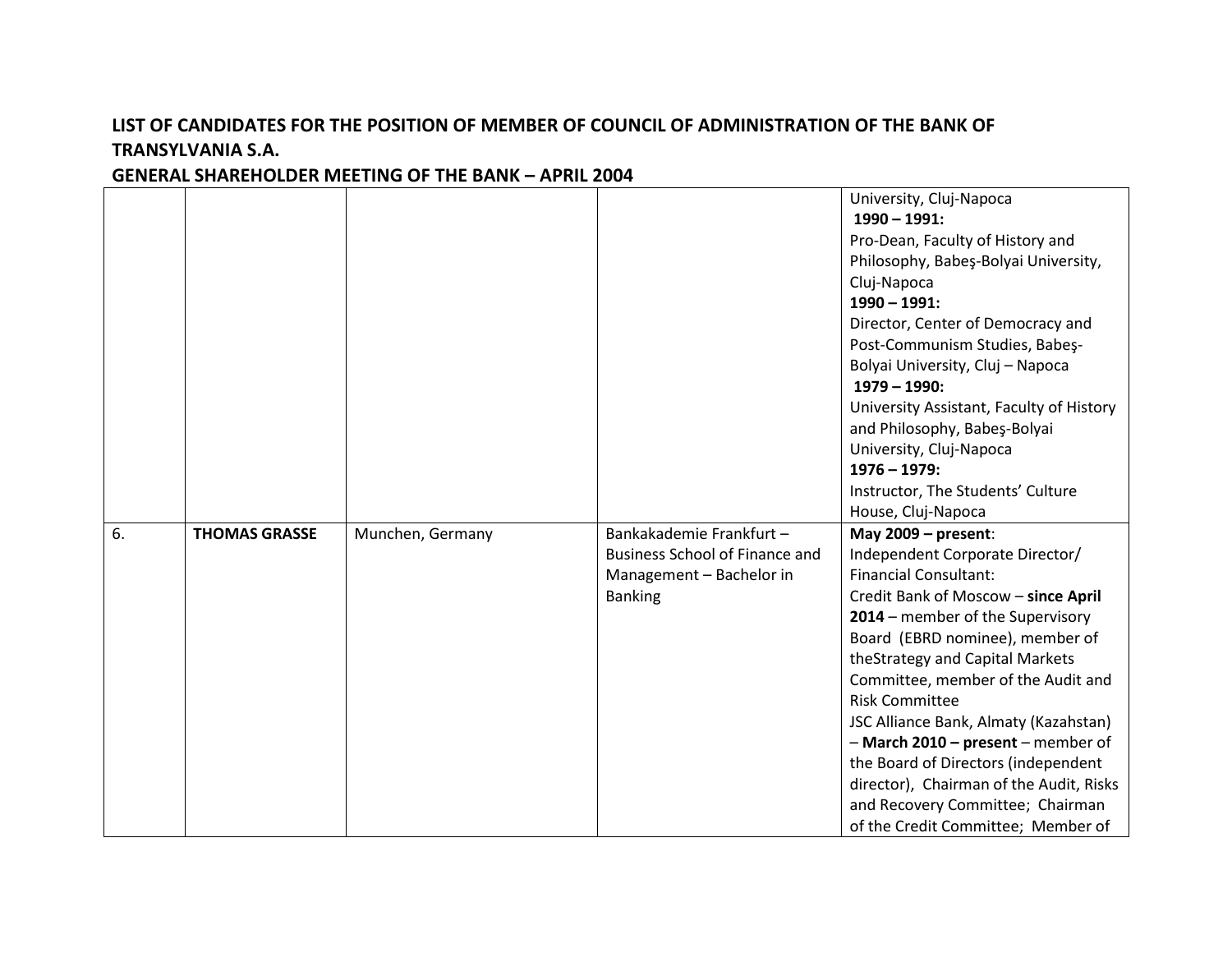|  |  | the Strategic Planning and Corporate |
|--|--|--------------------------------------|
|  |  | <b>Governance Committee;</b>         |
|  |  | Banca Intesa, Moscova - April 2009 - |
|  |  | April 2014 - Member of the Board of  |
|  |  | Directors (EBRD Nominee Director);   |
|  |  | Member of the Executive Committee    |
|  |  | Specta Group, Moscova, May 2012 -    |
|  |  | present - Member of the Advisory     |
|  |  | <b>Board</b>                         |
|  |  | September 2007 - December 2008:      |
|  |  | Unicredit CAIB Polonia - Member of   |
|  |  | the Management Board, CFO and        |
|  |  | COO                                  |
|  |  | October 1998 - August 2007:          |
|  |  | Bayerische Hypo-und Vereinsbank AG,  |
|  |  | Munchen - Head of Strategic M&A      |
|  |  | Department (CEO Area)                |
|  |  | October 1997 - September 1998        |
|  |  | Hypo-Bank, Muchen                    |
|  |  | <b>Head of Corporate Holdings</b>    |
|  |  | Department, Director                 |
|  |  | May 1994 - September 1997            |
|  |  | Hypo-Bank Regional Headoffice        |
|  |  | Landshut/ Rosenheim - Head of        |
|  |  | <b>Corporate Clients</b>             |
|  |  | $1984 - 1993$                        |
|  |  | Hypo-Bank Munchen, Germania -        |
|  |  | Corporate Holdings Department,       |
|  |  | Team head, Vice President            |
|  |  | 1983 - Hypo-Bank Munchen,            |
|  |  | Germania- Officer Central Private    |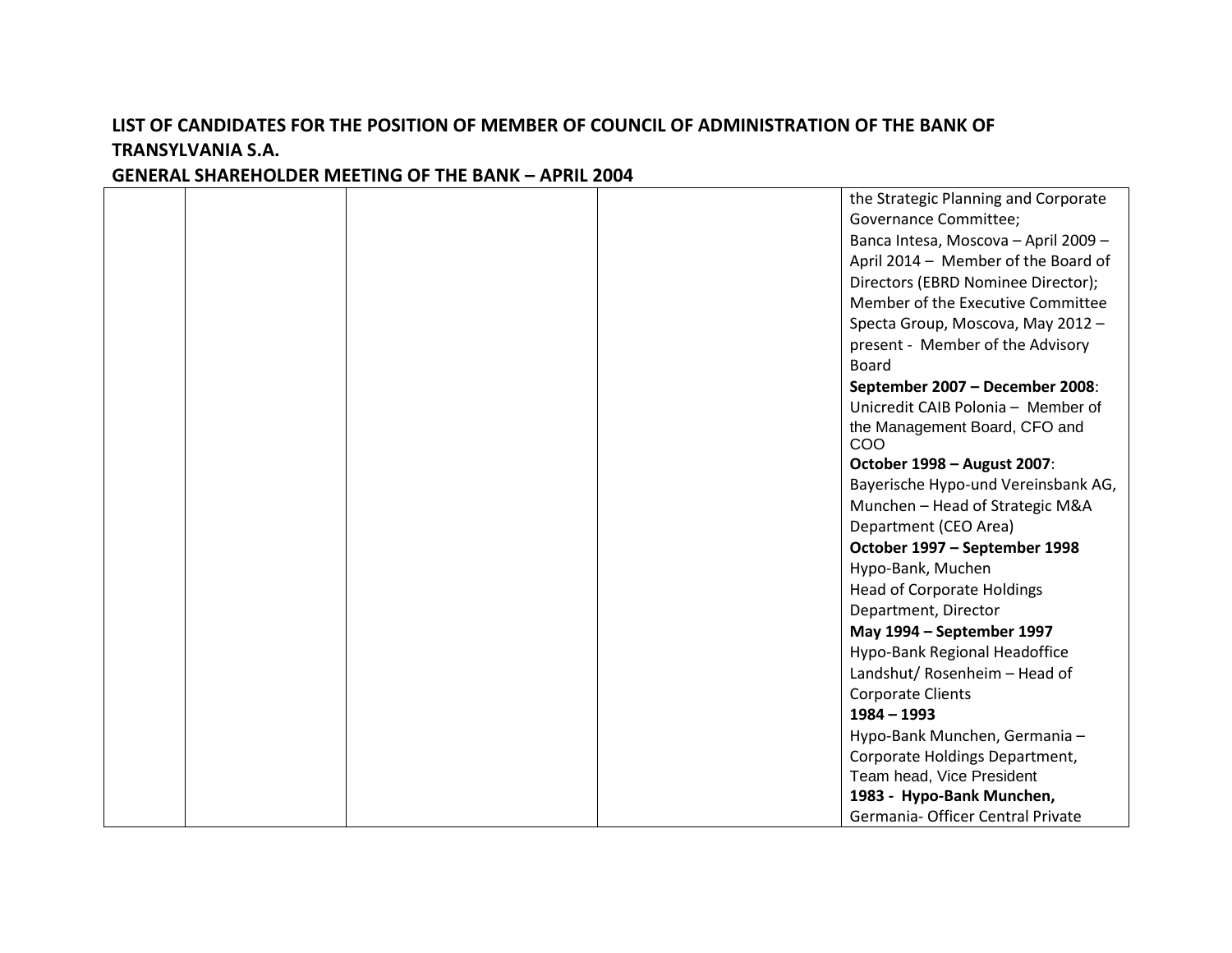|    |                       |                |                                                                                                               | <b>Clients Divisions</b><br>December 1979 - May 1983<br>Hypobank International SA,<br>Luxemburg - Credit Specialist,<br>International and Syndicated Loan<br>Division<br><b>March 1974 - November 1979</b><br>Hypo-Bank, Sucursala Mannheim,<br>Germania - Credit Specialist,<br>Relationship Manager for Corporate<br>and Private customers                                                                                                                                                 |
|----|-----------------------|----------------|---------------------------------------------------------------------------------------------------------------|----------------------------------------------------------------------------------------------------------------------------------------------------------------------------------------------------------------------------------------------------------------------------------------------------------------------------------------------------------------------------------------------------------------------------------------------------------------------------------------------|
| 7. | <b>IVO GUEORGUIEV</b> | Marea Britanie | MSc in International Business -<br>University of National and<br>World Economy<br>MBA - University of Alberta | 2013-prezent<br>Private Investor<br>2011-2012<br>TBI Bank, Chairman of the Supervisory<br>Board<br>$2001 - 2011$<br>Managing Director and Chairman of<br>the Management Board<br><b>TBIF Financial Services BV</b><br>1999-2001<br>Senior Banker, Financial Institutions<br>Group<br>European Bank for Reconstruction and<br>Development<br>1997-1998<br>ViceChairman, Bankas Hermis & Chief<br>Executive Officer, Hermis Finance<br>1993-1997<br>Principal Banker, Baltics/Belarus<br>Group |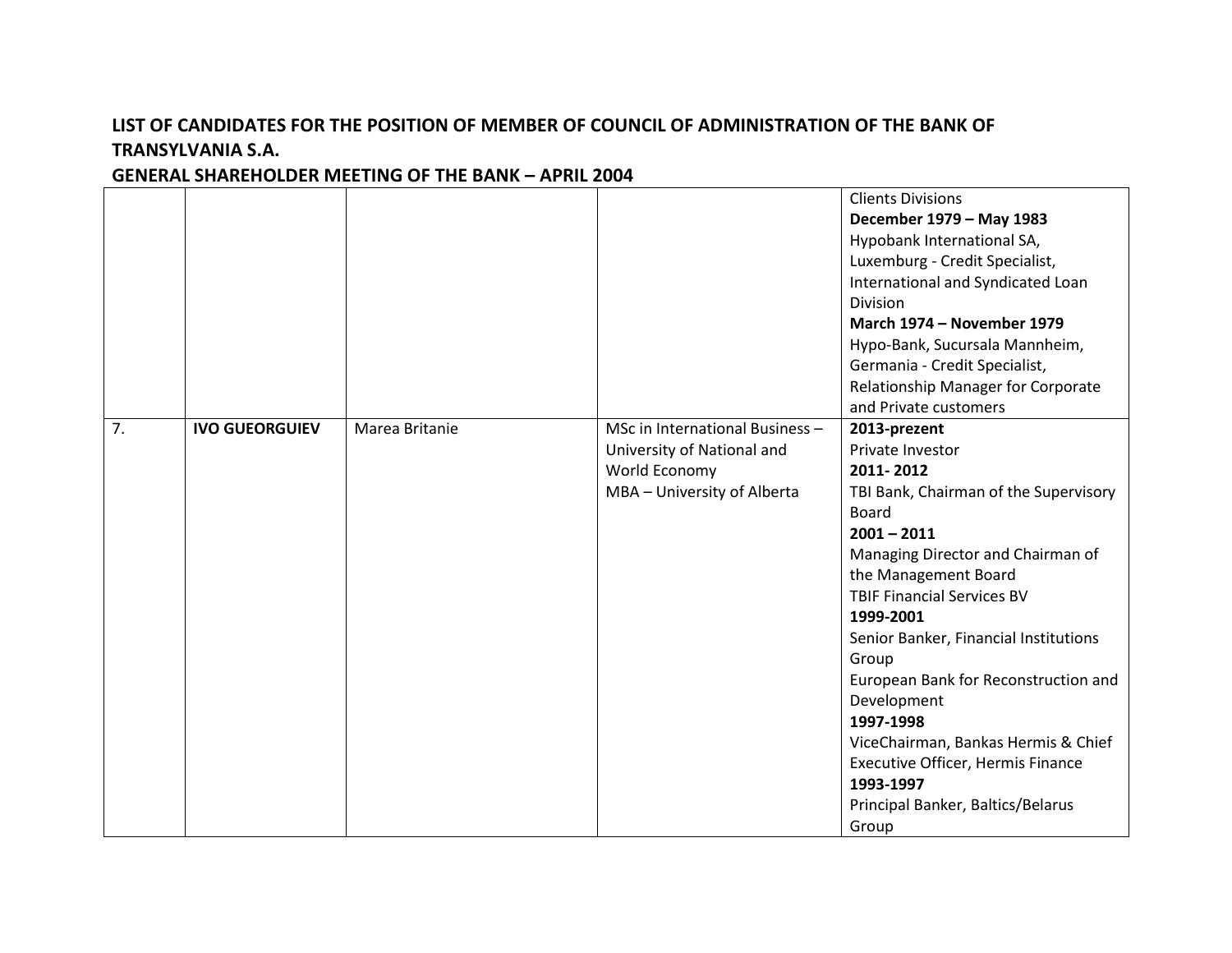|  |  | European Bank for Reconstruction and   |
|--|--|----------------------------------------|
|  |  | Develop                                |
|  |  | 1992 - 1993                            |
|  |  | Management Consultant                  |
|  |  | VARSITY Consulting Group Edmonton,     |
|  |  | Canada                                 |
|  |  |                                        |
|  |  | <b>Board Memberships:</b>              |
|  |  |                                        |
|  |  | 2013-prezent                           |
|  |  | Credibul AD, Bulgaria - Member of the  |
|  |  | <b>Board of Directors</b>              |
|  |  | 2011-2012                              |
|  |  | TBI Bank, Bulgaria - Chairman of the   |
|  |  | Supervisory Board                      |
|  |  | 2002-2011                              |
|  |  | TBI Leasing AD, Bulgaria - Chairman of |
|  |  | the Board of Directors                 |
|  |  | 2001-2011                              |
|  |  | TBI Credit EAD, Bulgaria - Chairman    |
|  |  | of the Board of Directors              |
|  |  | 2002-2011                              |
|  |  | TBI Leasing SA, Romania - vice-        |
|  |  | president of the Council of            |
|  |  | Administration                         |
|  |  | 2003-2011                              |
|  |  | TBI Credit SA, Romania - vice-         |
|  |  | president of the Council of            |
|  |  | Administration                         |
|  |  | 2002-2011                              |
|  |  | TBI Invest / Asset Management,         |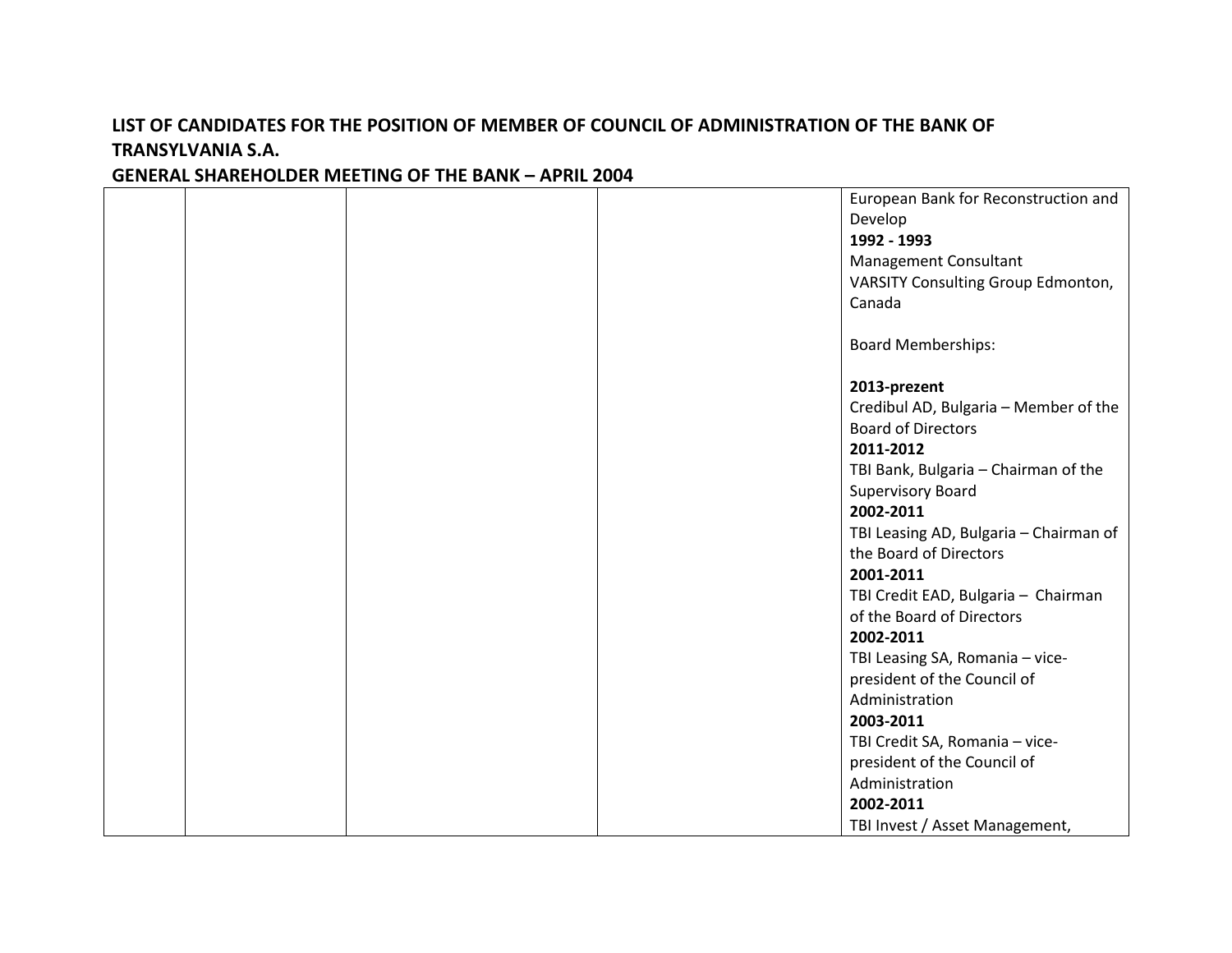|  |  | Bulgaria - Chairman of the Boards of  |
|--|--|---------------------------------------|
|  |  | <b>Directors</b>                      |
|  |  | 2003-2011                             |
|  |  | TBIF Bulgaria - CEO and - Member of   |
|  |  | the Board of Directors                |
|  |  | 2004-2007                             |
|  |  | TBI Bulgaria - Chairman of the Boards |
|  |  | of Directors                          |
|  |  | 2006-2011                             |
|  |  | VABank, Ukraine - Vice Chairman of    |
|  |  | the Supervisory Board                 |
|  |  | 2005-2007                             |
|  |  | Arka Consumer Finance, Russia -       |
|  |  | Member of the Supervisory Board       |
|  |  | 2007-2011                             |
|  |  | Sovcom Bank, Russia - Member of the   |
|  |  | <b>Supervisory Board</b>              |
|  |  | 2002-2008                             |
|  |  | Sympatia Finance, Slovakia -          |
|  |  | Chairman of the Supervisory Board     |
|  |  | 2004-2008                             |
|  |  | TBI Lizing doo, Serbia - Chairman of  |
|  |  | the Board of Directors                |
|  |  | 2004-2007                             |
|  |  | TBI Broker doo, Serbia - Chairman of  |
|  |  | the Board of Directors                |
|  |  | 2000-2001                             |
|  |  | TBI Holding Company, The              |
|  |  | Netherlands - Member of the           |
|  |  | Supervisory Board                     |
|  |  | 1999-2001                             |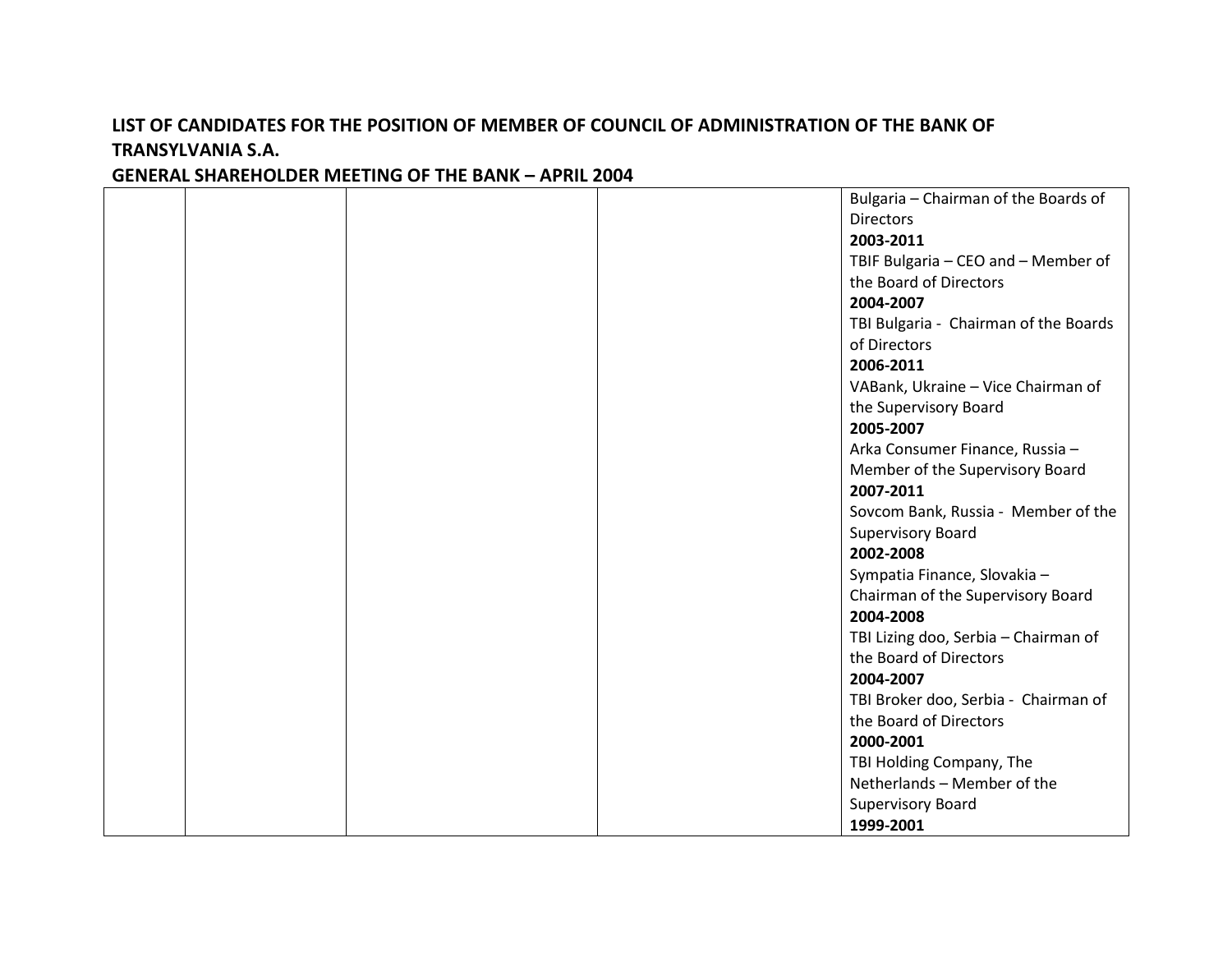#### Pension Fund Doverie, Bulgaria - Member of the Supervisory Board **1999-2001** Bulgarian Insurance and Pension Holding- Member of the Board of **Directors 2000-2001** Export & Credit Bank, Macedonia – Member of the Board of Directors **1997-2001** Baltics Small Equity Fund - Member of the Board of Directors **2000-2001** Energo SA, Poland - Member of the Supervisory Board **1997-1999** Hermis Bank, Lithuania – Deputy Chairman of the Management Board **1997-1999** Hermis Finance, Lithuania – Chairman of the Management Board 8. CARMEN RETEGAN Bucharest CHARMEN RETEGAN BUCHARD University of Rochester – William E. Simon Graduated School of Business Administration ASE – McGill – Quebec Universities (MBA) Polytechnic Institute of Bucharest – Facultatea de Electronica si Tc (MSc) **2013 – present** Romanian - American Foundation Board of Trustees Member **2010 – present** Banca Transilvania S.A. – BOD & Audit Committee Member **2008 – present** Verida Credit – CEO & Chairman of the BOD **2006-2008**